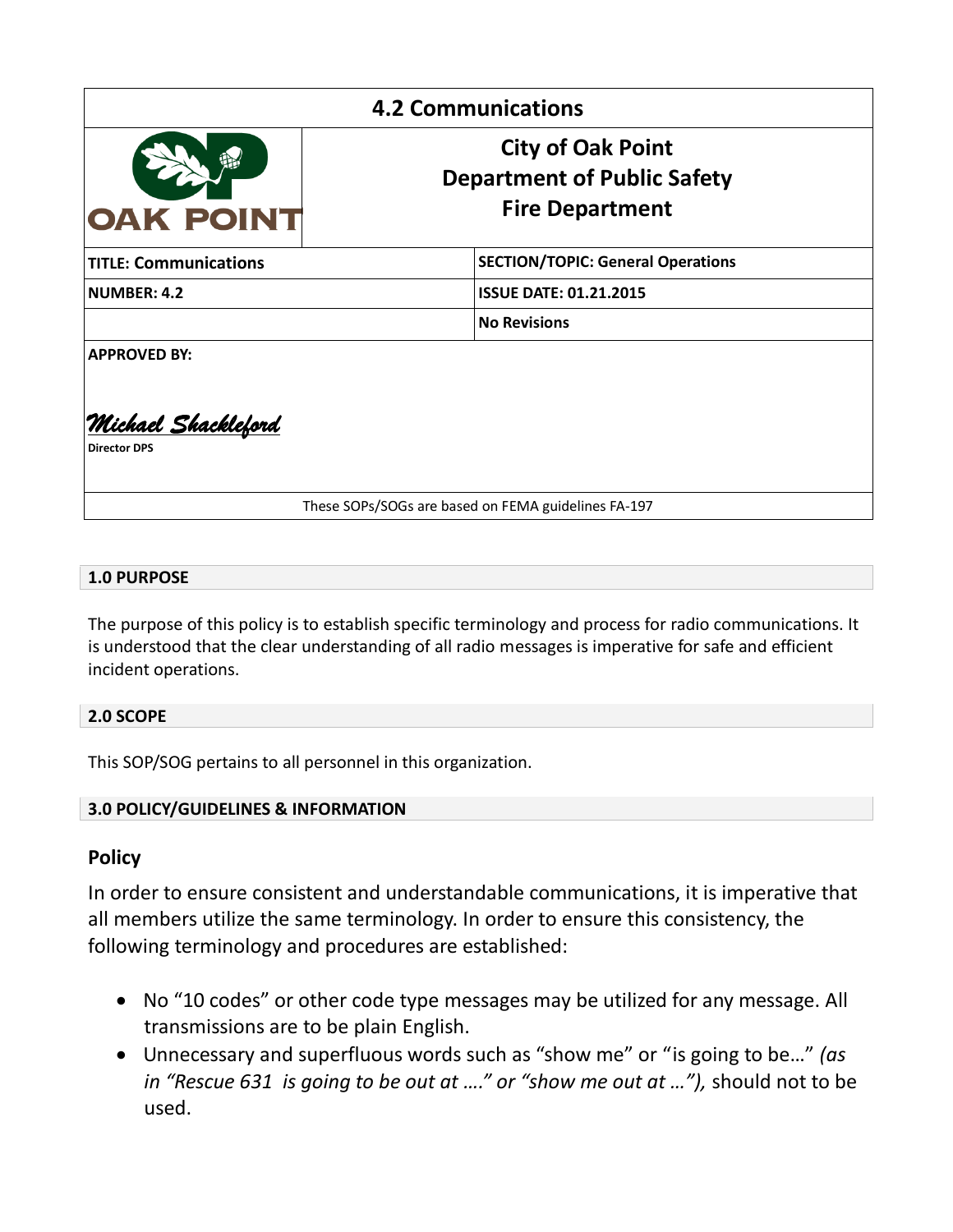### **Communications**

- "Available"-Indicates that a unit is available for a call.
- "Unavailable" Indicates a unit cannot take a call.
- "Clear" –Indicates (to differentiate from "Available") the unit is clear from an incident but not necessarily available for another response. If "clear" is used, "available or "unavailable" will have to be used in conjunction.
- "Emergency Traffic" Utilized to clear communications channels prior to giving an emergency radio transmission.
- "En-route" or "Responding" (with "address" given) Indicates that a unit is responding to an incident. Or when a medic unit is leaving the incident scene, transporting to the hospital.
- "Hold" If an on scene IC tells the dispatcher to hold a unit or units, the held units are staying committed to the scene. *"Hold E631," the dispatcher and units know that all other units are available.*
- "May Day" Utilized as a distress call by a lost or trapped firefighter.
- "On" or "On Scene (with address)" Used when arriving at the location to which dispatched.
- "Received" When the message is "information" only, units may acknowledge with "received"

# Status Reports

- "All Clear"- Declares completion of the primary search or secondary search.
- "No All Clear" Declared when no primary search will be performed due to conditions.
- "Offense to Defense" Reports the change of strategic operations from an interior (offensive) attack to an exterior (defensive) attack.
- "Under Control" Signals the forward progress of the fire has been stopped and the incident has been stabilized.
- "Loss Stopped" Reports the completion of loss prevention activities.
- "PAR" (Personnel Accountability Report) Used to announce that a roll call of units will be performed.
- "Terminate Command" The "formal command" has been terminated. At this point the IC should state "Terminate command" and give the unit number to be in charge of the scene.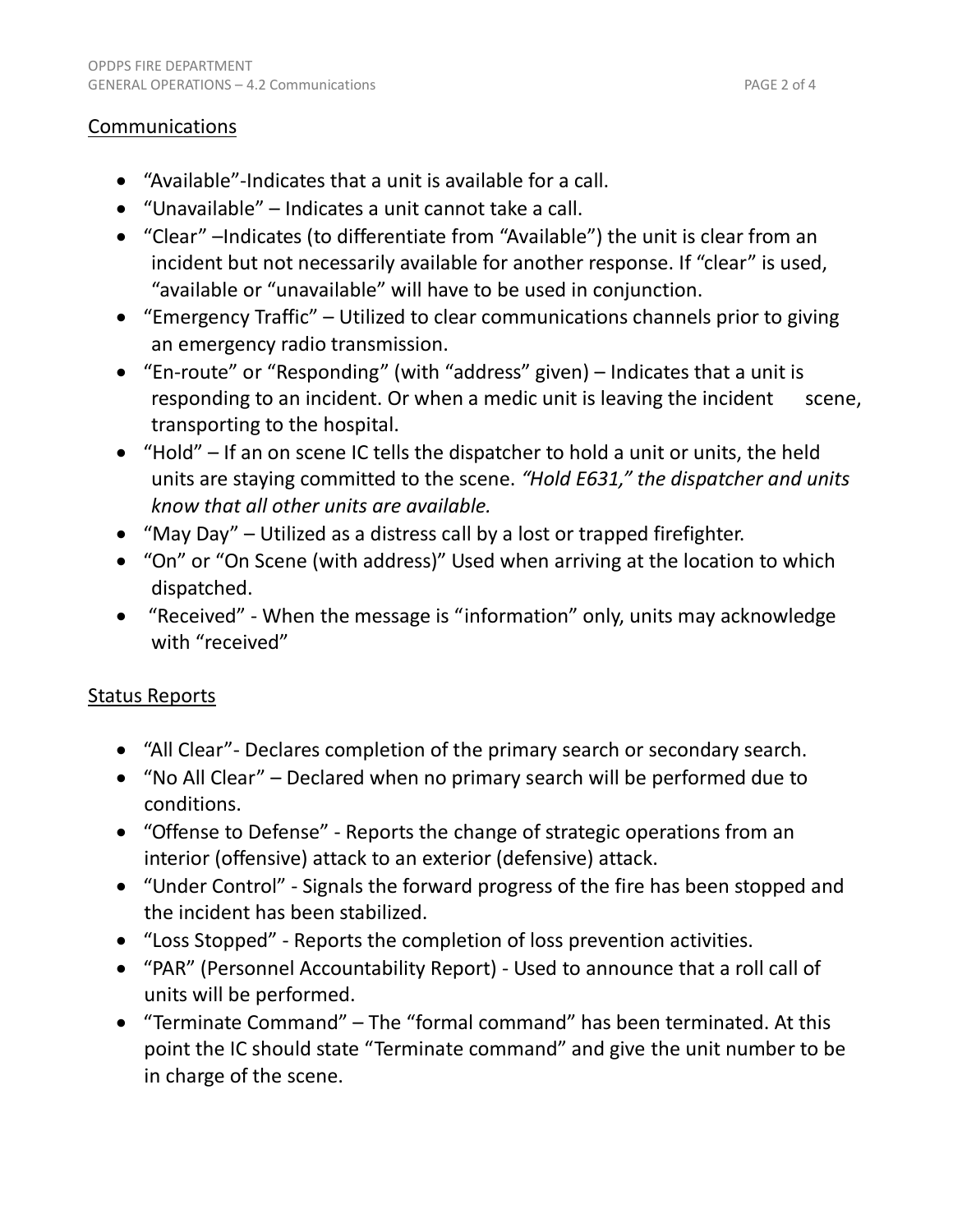### Procedures

### Checking en-route to an incident

- During single station responses, each company checking en route to an incident will give their unit number, address to which they are responding. *(Example: "Rescue 631 to Oak Point Elementry, Medical Emergency").*
- A company given a response while out of the station should acknowledge their response and also indicate the location from which they are responding.
- Companies that are closer than the dispatched unit should notify the dispatched company of their location and availability to respond with the initially dispatched officer having the authority to allow or disallow the request.

### Arriving at location

 First unit arriving at the incident location must state their unit number, scene address, scene size-up, and assignment. All subsequently arriving units shall give their unit number and state "on scene".

### Multiple Alarm Communications

- Multiple alarms or request for additional resources may be requested by any member on the department who is serving in the capacity of Incident Commander at the time.
- When placing a multiple alarm on an incident a staging location and radio channel should be considered and related to Denton County Fire Dispatch. If implemented, companies will be dispatched to that staging location rather than the incident address. The Incident Commander should designate a staging officer.

### Mutual Aid (When responding to another city)

- Check en-route with your primary dispatch for type of call, address and radio channel.
- Then go directly to the assigned channel of the requesting city and notify them that you are en-route, obtain additional information and assignments.
- Remain on the assigned channel until otherwise directed or cleared.
- When released from the incident, report your status to your operations channel.